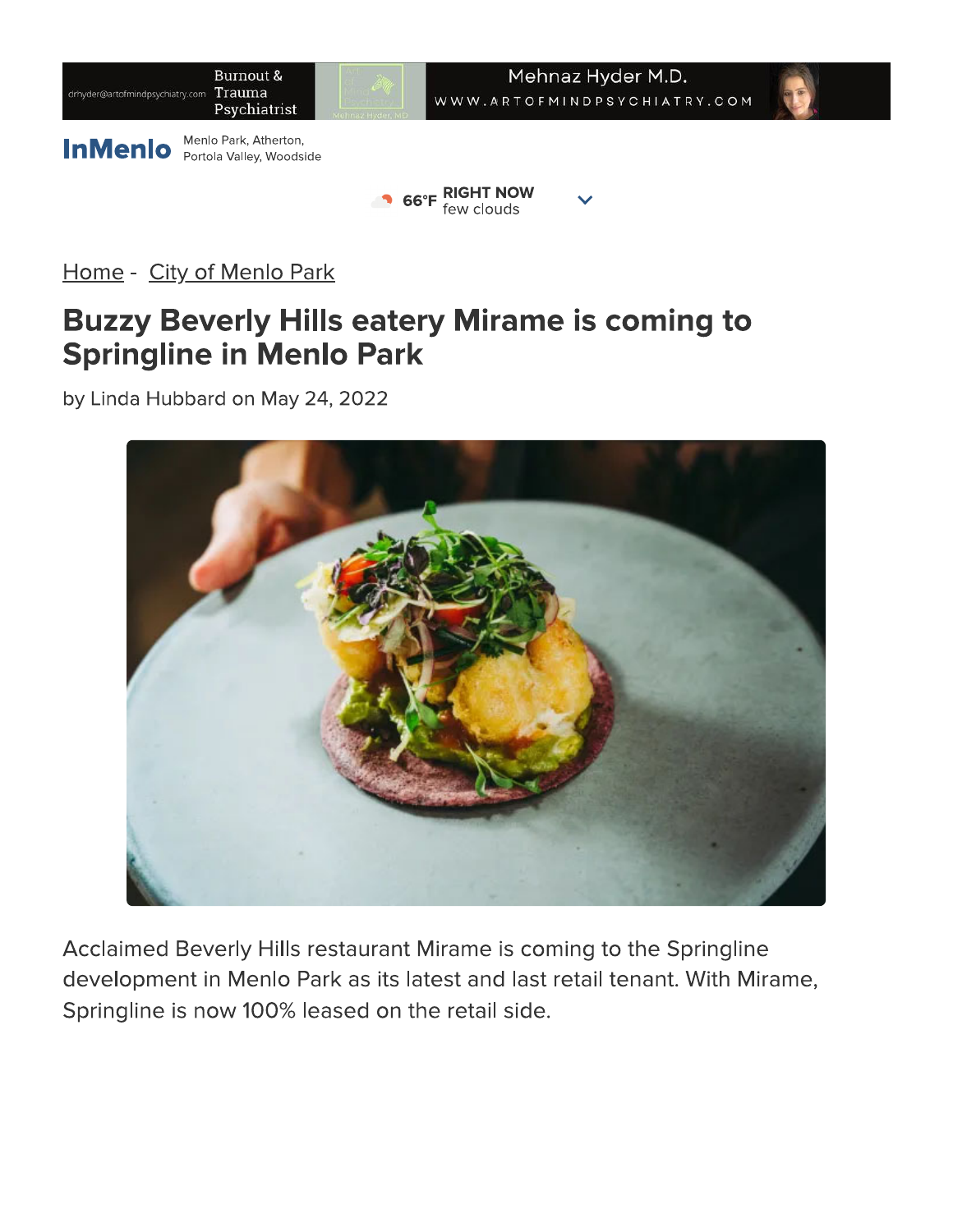

Founded by Michelin-starred chef Joshua Gil and Matthew Egan, Mirame is rooted in contemporary Mexican cuisine with a California sensibility. Chef Gil's ever-evolving, ingredient-driven menu embraces regional Mexican flavors using local and seasonal influences.

The unprecedented 'farm to bar' beverage program offers a robust collection of genuine spirits and truly artisanal products, notably mezcal (pictured right) along with an extensive wine list sourced solely from Mexico. Mirame will be the first Bay Area restaurant to serve a 100% Mexican wine list.

Gil, who earned a Michelin star for Joe's Resturant in Venice, CA, will be responsible for the menu at Mirame at Springline. There are plans to bring popular Mirame dishes like the crispy salmon-skin chicharrones dipped in garlic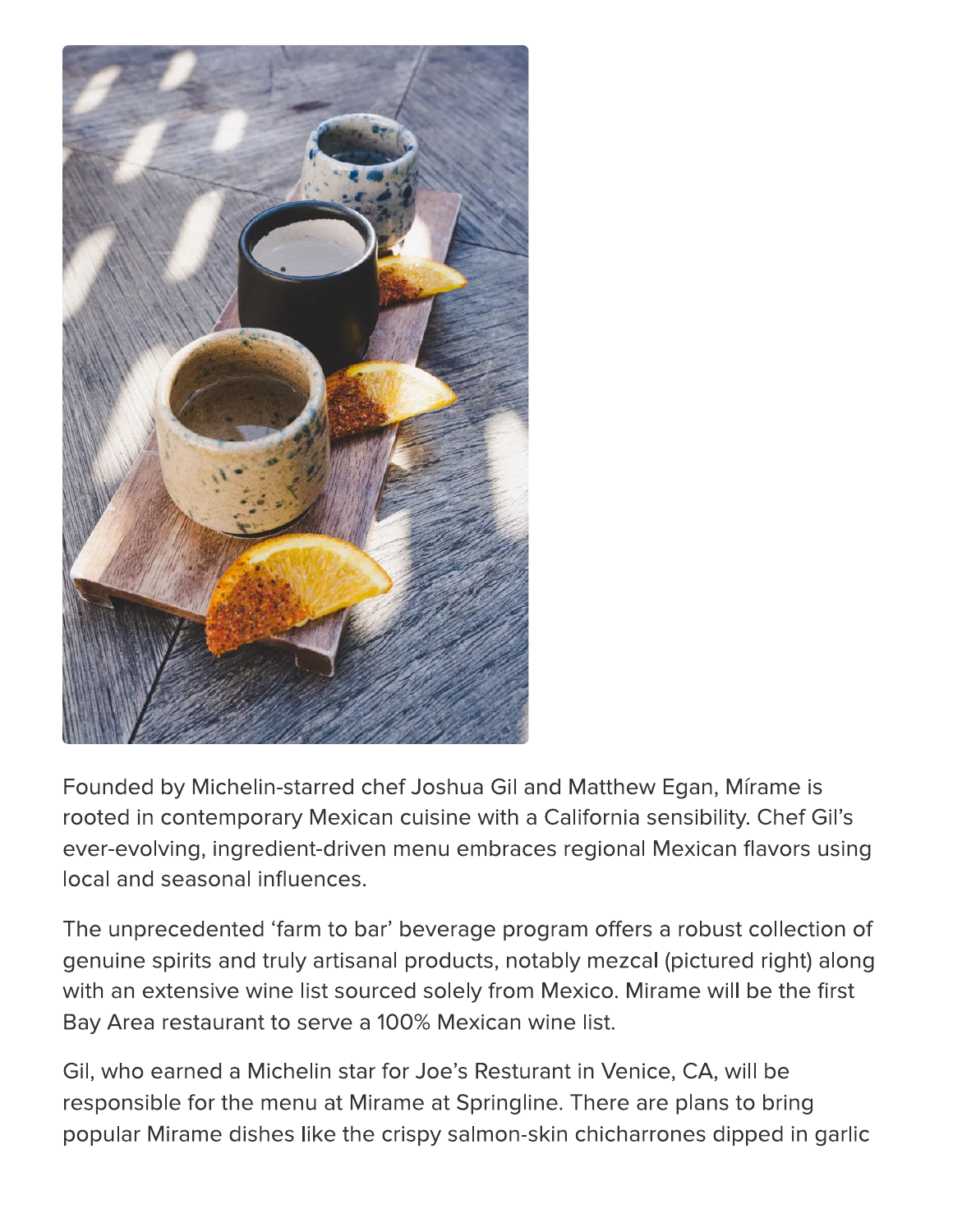aioli and fried shrimp taco with pineapple chipotle salsa and wasabi crema (pictured top) to the Menlo Park location.

Lunch and dinner will be served, and outdoor dining will be available.

Robin, Proper Food, Che Fico, Burma Love, Barebottle, Andytown along with Canteen Next Door and Canteen Cafe are eating and drinking establishments previously announced as Springline tenants.

Photos courtesy of Matt Egan

Category: City of Menlo Park, Food, Restaurants

## **Q** Leave a Comment

Your email address will not be published. Required fields are marked \*

Comment<sup>\*</sup>

#### Name<sup>\*</sup>

Email \*

Website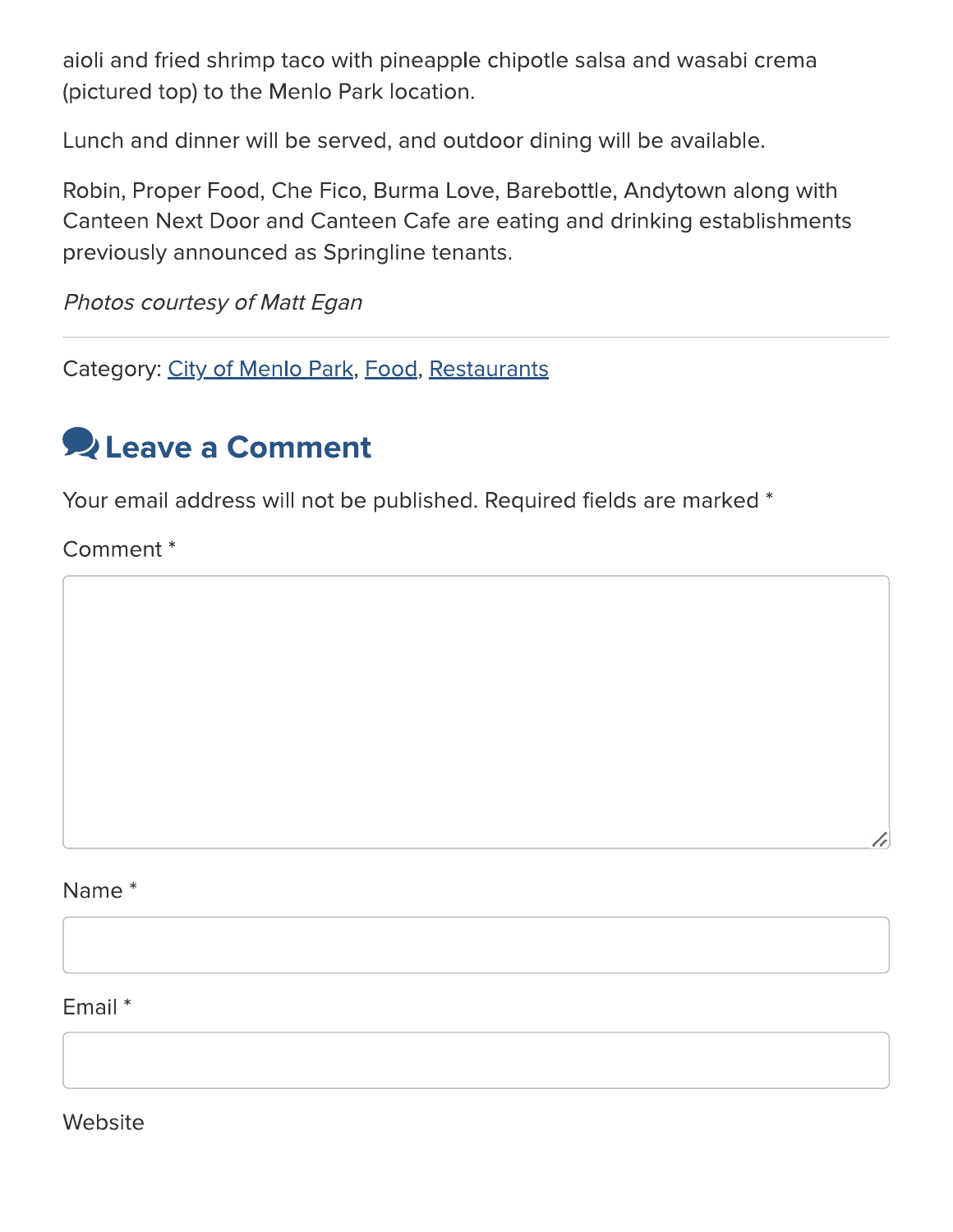□ Save my name, email, and website in this browser for the next time I comment.

**Post Comment** 



#### **EVENTS**



Garden Talk: Summer Flavors in Your Garden is topic on June 1

 $\mathbf{B}'$ **MAY** 

Preschool/Toddler Tuesday: Rainbow, Rhythm and Rhyme on May 31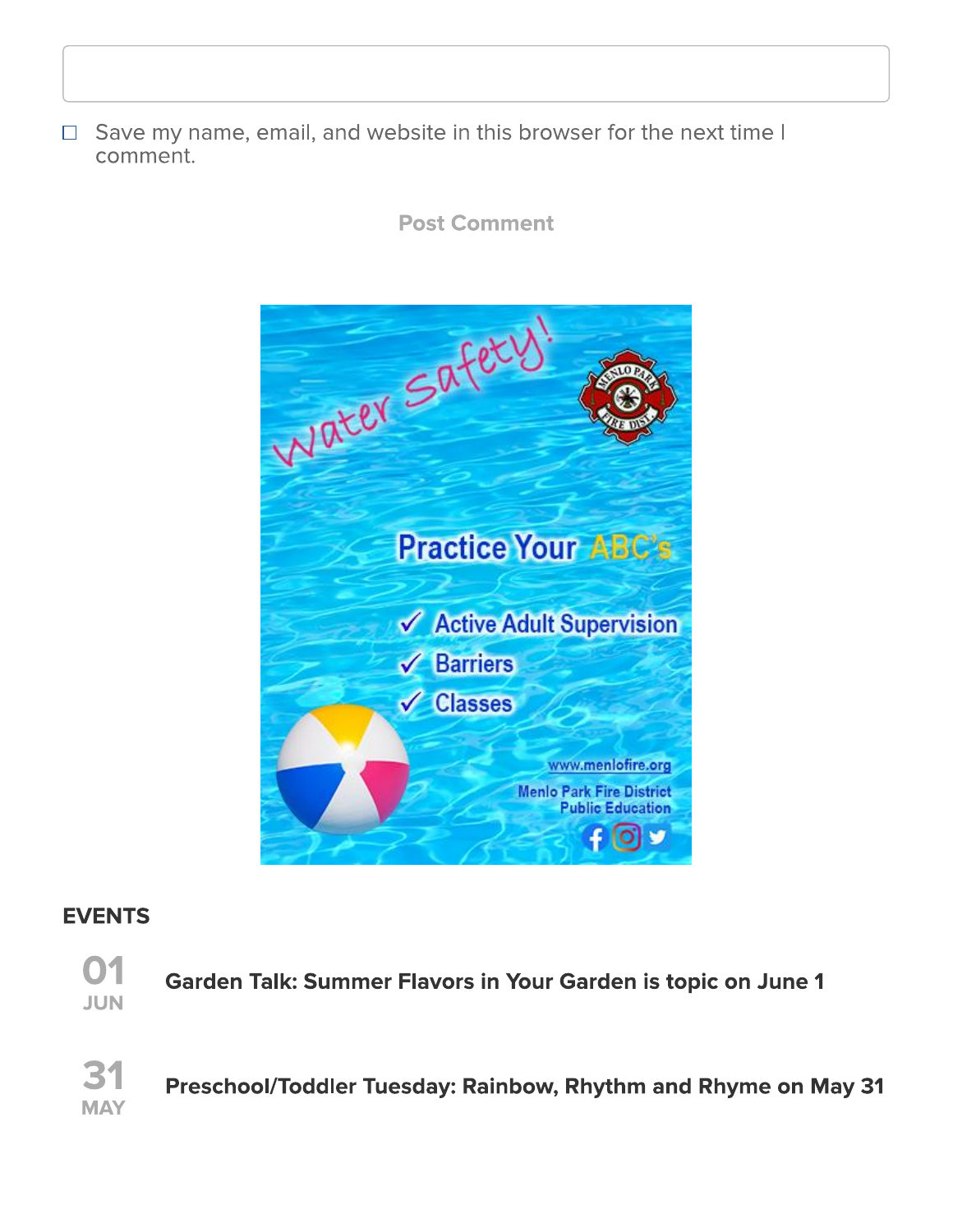

25 IN A LANDSCAPE: Filoli Historic House & Garden set for May 25 **MAY** 

#### **HELP SUPPORT INMENLO!**

Please help support InMenlo! Your contribution will help us continue to bring InMenlo to you. Click on the button below to contribute!



**Subscribe to our Daily Newsletter**